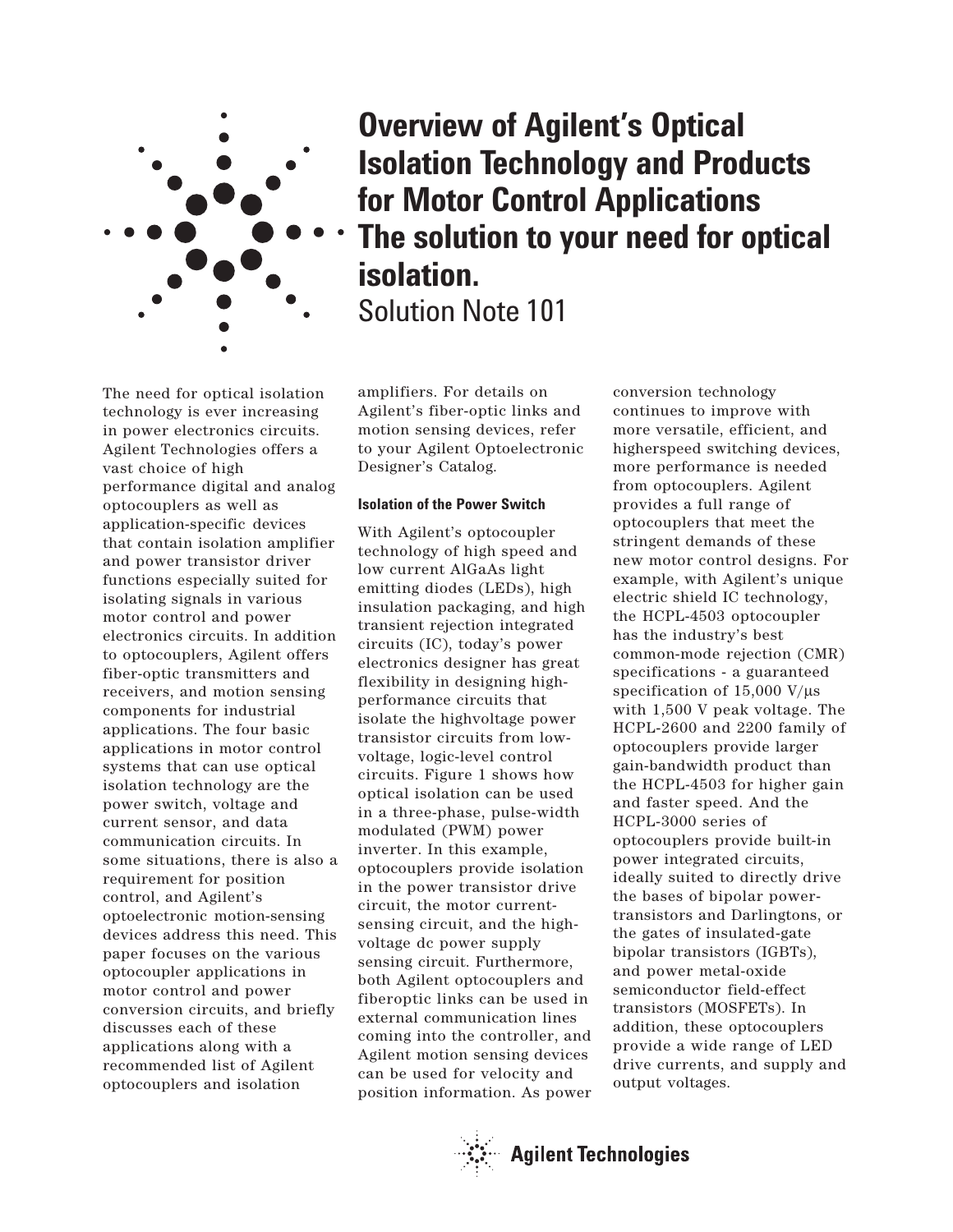The electrical switching of the power inverter creates significant common-mode voltage interference within the circuit. Figures 2a shows how Agilent's highest CMR optocoupler, HCPL- 4503, can be used to drive an IGBT. Notice that a gate/base drive circuit is required between the HCPL-4503 and the gate of the IGBT. For higher speed operation, the HCPL-4504 can be used instead of the HCPL-4503 optocoupler. The HCPL-4504 also has a higher current transfer ratio and a guaranteed propagation delay difference  $(t_{\text{PLH}}\text{-} t_{\text{PHL}})$  specification that helps designers minimize the *dead fime* in their power inverter designs. *(Dead time is* defined as the period in which both the high and low side power transistors are off during switching transitions.) The propagation delay difference specification is useful for determining not only how much optocoupler switching delay is needed to prevent *shoot through* current but also for determining the best achievable worst-case dead time for a given design. *(Shoot through* current occurs when both the low and high side power transistors are on at the same time during switching transitions.)

Figure 2b shows an alternative technique for driving an IGBT with the use of the HCPL-3101 integrated driver optocoupler. In this example, the sourcing and sinking current rating of the HCPL-3101 is sufficient to directly drive an IGBT without the use of an additional discrete pushpull stage. With an output supply voltage of up to 35 volts, and peak drive current of 0.4 A, the HCPL-3101 can switch both power MOSFETs and IGBTs that have gate capacitances up to 3000 pF. For switching bipolar

power transistors and Darlingtons up to 30 A or more, the HCPL- 3000 can drive 2 A peak- and 1 A steady-state base current. The HCPL-3000 family of optocouplers not only provides 5000-V rms momentary withstand insulation protection between the power and control circuits, but also prevent up to 600-V peak, and 5000 V/ $\mu$ s transients from interfering with normal circuit operation. These integrated pushpull drivers eliminate extra circuitry, resulting in smaller board space and lower costs to the user. Designing with Agilent 3000 series and HCPL-4503/4, manufacturers of power electronic equipment can now build highly integrated, reliable, low-energy consumption, acoustic-noisefree control systems for industrial, home and office use.

# **Isolation of the Current and Voltage Sensor**

One of the challenges a designer faces is trying to isolate the precision analog signal from the motor currentsensing element. Even in an extremely high electrical noise environment, the HCPL-7800 high CMR isolation amplifier provides the precision and stability needed to accurately monitor motor current for tighter control in various applications. The HCPL-7800 offers a costeffective replacement of traditional motor sensing devices such as Hall-Effect devices. This extremely small (7.5 mm x 9.7 mm) 8-pin dual in-line packaged Agilent device makes it the world's smallest isolation amplifier. As shown in Figure 3, the HCPL-7800 requires a simple interface circuit which includes a current sensing resistor. Compared to HallEffect sensors, the HCPL-7800 has excellent gain and offset characteristics, including very low drift over temperature. In addition, the HCPL-7800 features a very high commonmode rejection specification of 15,000 V/µs at 1000 V peak voltage; it is not affected by external magnetic fields; and it is does not exhibit residual magnetization effects that can effect offset. This device's versatile features allows the same circuit and layout for sensing different motor current ranges simply by substituting different current-shunts. This unique set of features makes the HCPL-7800 an excellent choice for sensing current up to 200 A or more, covering a wide range of motor control applications.

The HCPL-7800 can also be used for sensing the rectified dc power supply voltage in a power inverter. Since the HCPL-7800 has a specification of 300 mV maximum input voltage before clipping, the dc power supply voltage should be converted to a proportionally smaller voltage. Figure 4a shows a simple resistor divider stage (R1 and R2) before the input of the HCPL-7800. The output of the HCPL-7800 is proportional to the high-voltage dc power supply.

A second technique for voltage sensing using the HCPL-4562 analog optocoupler is shown in Figure 4b. This servo-type analog isolation technique requires no isolated power supply on the high-voltage side of the isolation barrier. Referring to Figure 4b, the forward current through the LED of U1 HCPL-4562 is proportional to the voltage of the dc high voltage power supply. When the circuit is balanced, the LED forward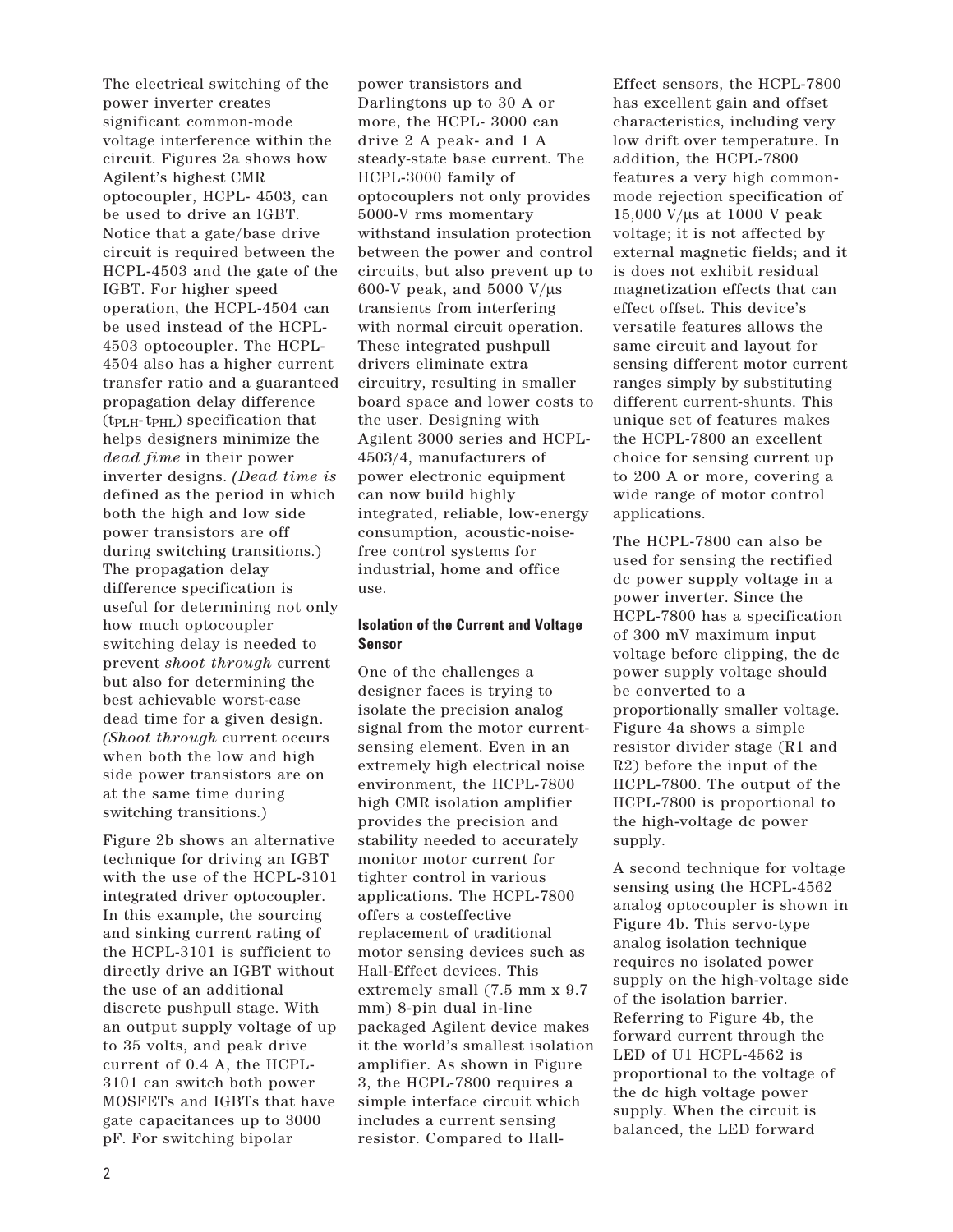current through U1 and U3 HCPL-4562s are approximately the same. This is in turn produces an output voltage VO which is proportional to the high voltage dc power supply. Another technique for measuring the high voltage dc supply voltage and current, or for isolating the motor speed signal, uses Agilent's CNR201 high-linearity analog optocoupler, and is shown in Figure 4c. This circuit generates two output signals: an analog signal proportional to the magnitude of the input signal, and a digital signal corresponding to the sign of the input signal. This circuit is useful for applications where the output of the circuit is applied to an analog-to-digital converter. The CNR201 features a feedback photidiode that monitors the light output of the LED. As a result, the nonlinearity, drift, and aging effects of the LED can be virtually eliminated. The close matching of the two photodiodes in the CNR201 produces very good linearity (0.01% typical), and stable gain  $(65 \text{ ppm}/^{\circ}\text{C}).$ 

### **Isolation of the Communication Line**

Often the motor control microprocessor logic circuitry needs to communicate to the external world and in such data communication circuits, Agilent optocouplers and fiberoptic components can provide the necessary electrical isolation. Agilent optocouplers can easily be designed into industry standard data communication specifications such as RS 232 and RS 422. For special applications, Agilent's highspeed HCPL-7101 optocoupler with CMOScompatible integrated circuit and highly efficient LED can transmit data up to 50 MBd. In addition, Agilent offers low-

cost plastic and glass fiberoptic links for industrial data communications. Special fiberoptic link components can also be obtained for the European industrial fiber-optic standard SERCOS (SErial Realtime COmmunication System).

Miniature surface-mount optocoupler packages are offered for high-density applications. In addition, dualchannel optocouplers are also available for some of the products.

## **Other Agilent Optoelectronic Components for Motor Control**

**Agilent Fiber-Optic Devices:** Agilent offers two families of fiber-optic parts for industrial applications. The first family of very low cost 665-nm technology based devices is optimized for 1 mm plastic optical fiber cable. Utilizing plastic 1 mm plastic optical fiber cable, these fiberoptic links can transmit data over 100 m at 40 KBd data rates, and up to 50 MBd for shorter distances. With 0.2 mm and 0.4 mm Hard Clad Silica (HCS) cable these transmitters and receivers can work up to 1000 m. The second Agilent fiberoptic link family for industrial applications is based on 820 nm LED technology and is most suitable for glass optical fiber. With 50 and 100 ?m core glass cable these fiber optic links can transmit very high speed data (>5 MBd) for several kilometer distances. The 825-nm based links have the added benefit of operating at industrial temperature between -40°C to +85°C.

### **Agilent Motion Sensing**

**Devices:** For position and velocity information, Agilent offers a family of motion sensing and control devices that are an extension of the company's emitter and detector systems capabilities. Motion sensing products include optical shaft encoders and optical encoder modules for closed-loop servo applications, and rotary pulse generators for manual input applications. For more details on these devices, refer to the Motion Sensing and Control section of Agilent's Optoelectronics Designer's Catalog.

#### **References**

- 1. Application Note 1058, "Power Transistor Gate/Base Drive Optocouplers."
- 2. Application Note 1059, "High CMR Isolation Amplifier for Current Sensing Applications."

1Isabellenhütte in Germany (Tel. 49- 2771- 23031), Isotek in the US (Tel. 508- 673-2900), and PCN in Japan (Tel 045-473-6441) offer a wide range of current shunts allowing the HCPL-7800 based circuit to sense current up to several hundred amperes. Some of the other current shunt suppliers are IRC in the USA (Tel. 704-264-8861), SIR in Italy (Tel. 39-3-31504828), KHS in Japan (Tel. 045-473-9933) and Dale worldwide (USA Tel. 402-563-6506)..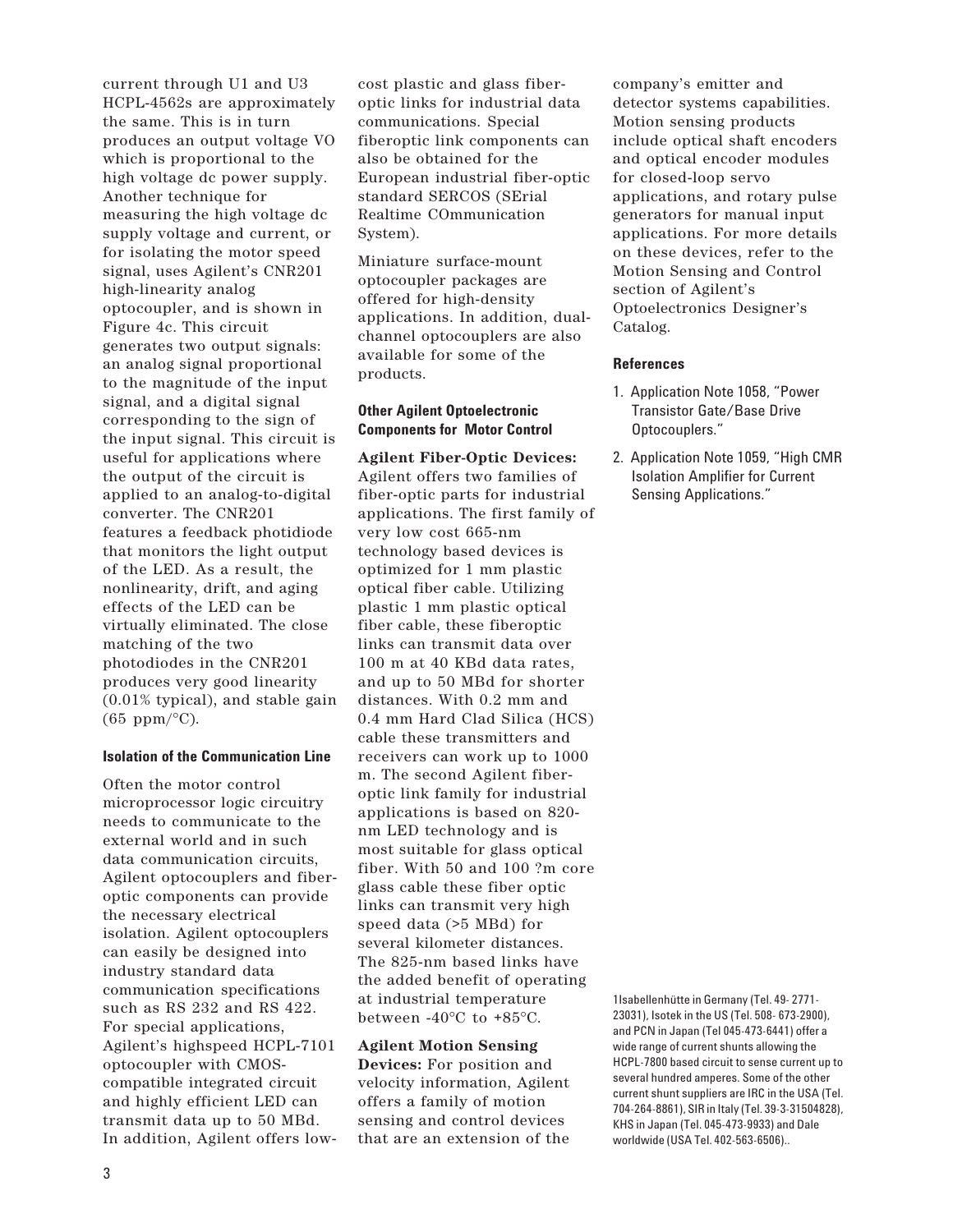| Package      | <b>Minimum CMR</b> |          | $Max$ $T_{PROP}$ | $V_{cc}$     |                                                               |
|--------------|--------------------|----------|------------------|--------------|---------------------------------------------------------------|
| <b>Style</b> | KV/µs              | $V_{CM}$ | $(\mu s)$        | (V)          | <b>Comments</b>                                               |
| la           | 10                 | 1000 V   | 0.3              | $4.5 - 20$   | Wide $V_{cc}$ , $V_0$ range;                                  |
| Ш            |                    |          |                  |              | High Gain (low $I_F$ , $I_{cc}$ );                            |
|              |                    |          |                  |              | Good general purpose optocoupler.                             |
| la           | 10                 | 1000 V   | 0.1              | $5 \pm 10\%$ | Very high CMR; Moderate gain;                                 |
| Ib           | $VCC = 5 V$        |          |                  |              | only, $V_0 \leq 20 V$ ;                                       |
| Ш            |                    |          |                  |              | High frequency switching rate;                                |
| Ш            |                    |          |                  |              | HCPL-7611 and CNW2601 meet                                    |
|              |                    |          |                  |              | IEC/EN/DIN EN 60747-5-2, UL, and                              |
|              |                    |          |                  |              | other regulatory standards.                                   |
| la           | 15                 | 1500 V   |                  | $1.5 - 30$   | Extremely high CMR;                                           |
| la           | 10/15              | 1500 V   | 0.5/0.7          |              | (VO $\leq$ 20 V) Wide V <sub>cc</sub> , V <sub>0</sub> range; |
| Ш            | 10/15              | 1500 V   |                  |              | Low gain (higher $I_F$ );                                     |
| IV           | 10/15              | 1500 V   |                  |              | Slower response times;                                        |
| Ш            | 15                 | 1500 V   |                  |              | CNW 4503 meets IEC/EN/DIN EN                                  |
|              |                    |          |                  |              | 60747-5-2, UL and other regulatory                            |
|              |                    |          |                  |              | standards.                                                    |
|              |                    |          |                  |              |                                                               |

**Table 1. Optocouplers for Isolated Power Element Using a Discrete Push-Pull Driver**

**Table 2. Integrated Gate/Base Drive Optocouplers for Isolated Power Element**

| <b>Product</b>                       | Package      | <b>Minimum CMR</b> |                            | Peak $I_0$ | $V_{cc}$   |                                                                                                                            |
|--------------------------------------|--------------|--------------------|----------------------------|------------|------------|----------------------------------------------------------------------------------------------------------------------------|
|                                      | <b>Style</b> | KV/us              | $\mathsf{V}_{\mathsf{CM}}$ | (A)        | (V)        | <b>Comments</b>                                                                                                            |
| <b>HCPL-3000</b>                     | la           | 1.5                | 600 V                      | 2          | $5.4 - 18$ | Wide $V_{cc}$ :<br>High output current;<br>Best suited to driving power bipolar<br>transistors and Darlingtons.            |
| <b>HCPL-3100</b><br><b>HCPL-3101</b> | la           | 1.5                | 600 V                      | 0.4        | $15 - 30$  | Wide $V_{\text{cc}}$ :<br>0.5 ms propagation delay (HCPL-3101);<br>Best suited to driving IGBTs andpower<br><b>MOSFETs</b> |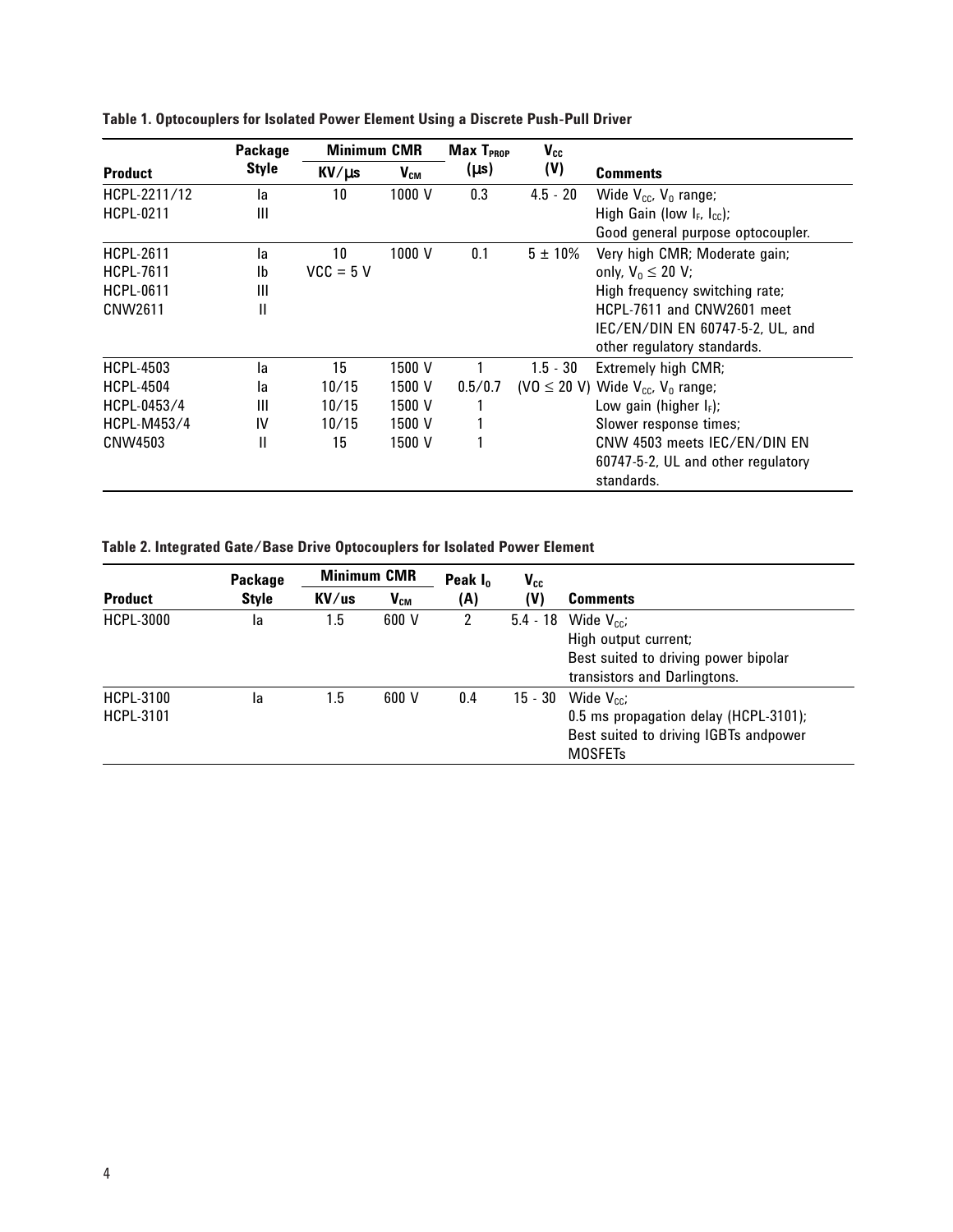|                                                            | Package      | <b>Minimum CMR</b>                          |                                           |                      | Non-     |                                                                                                                                                                               |  |
|------------------------------------------------------------|--------------|---------------------------------------------|-------------------------------------------|----------------------|----------|-------------------------------------------------------------------------------------------------------------------------------------------------------------------------------|--|
| <b>Product</b>                                             | <b>Style</b> | KV/us                                       | $V_{CM}$                                  | t <sub>prop</sub>    |          | linearity Comments                                                                                                                                                            |  |
| <b>HCPL-7800</b><br><b>HCPL-7800A</b><br><b>HCPL-7800B</b> | Ib           | 10                                          | 1000 V                                    | $5.6$ us             | 0.1%     | Compact isolation amplifier;<br>4.6 mV/ $\degree$ C offset drift:<br>0.9 mV input offset;<br>Meets IEC/EN/DIN EN 60747-5-2, UL, and<br>CSA regulatory standards.              |  |
| CNR 200/201                                                | Ш            | 95 dB Typ.<br>$IMRR^*$ ;<br>$f = 60$ Hz     |                                           | $1.5$ MHz            | $0.01\%$ | Low cost, high linearity, Bandwidth analog<br>optocoupler with LED light output feedback<br>signal; Meets IEC/EN/DIN EN 60747-5-2, UL,<br>CSA and other regulatory standards. |  |
| <b>HCPL-4562</b>                                           | la           | $122$ dB Typ.<br>$IMRR^*$ ;<br>$f = 120$ Hz |                                           | $tr/tf =$<br>$20$ ns | $0.25\%$ | Linear performance, High CMR.                                                                                                                                                 |  |
| CNW4562                                                    | Ш            |                                             | 119 dB Typ.<br>$IMRR^*$ ;<br>$f = 120$ Hz | $tr/tf =$<br>$20$ ns | 0.25     | Linear performance, High CMR; meets<br>IEC/EN/DIN EN 60747-5-2, UL and other<br>regulatory standards.                                                                         |  |

## **Table 3. Isolation Amplifier/Optocouplers for Current and Voltage Sensing**

\*IMRR or Isolation Mode Rejection Ratio is a measure of the optocouplers capability to reject signals or noise between the input and output terminals. Refer to the technical data for test condition information.

| <b>Product</b>   | <b>Package</b> | <b>Minimum CMR</b>                 |                          | ı,   | $\mathsf{T}_{\mathsf{PROP}}$ |                                              |  |
|------------------|----------------|------------------------------------|--------------------------|------|------------------------------|----------------------------------------------|--|
|                  | <b>Style</b>   | $\mathsf{K}\mathsf{V}/\mathsf{us}$ | $\mathsf{V}_\mathsf{CM}$ | (mA) | (us)                         | <b>Comments</b>                              |  |
| <b>HCPL-2601</b> | la             |                                    | 50 V                     | 5    | 0.1                          | High CMR, 5 V logic, single channel.         |  |
| <b>HCPL-0601</b> | Ш              |                                    |                          |      |                              |                                              |  |
| <b>HCPL-7601</b> | Ib             |                                    | 50 V                     | 2    | 0.1                          | Low input current; Meets IEC/EN/DIN EN       |  |
|                  |                |                                    |                          |      |                              | 60747-5-2, UL, and CSA regulatory standards. |  |
| <b>HCPL-2631</b> | la             |                                    | 50 V                     | 5    | 0.1                          | Dual Channel.                                |  |
| CNW2601          | Ш              |                                    | 50V                      | 5    | 0.1                          | Meets IEC/EN/DIN EN 60747-5-2, UL, and       |  |
|                  |                |                                    |                          |      |                              | other regulatory standards                   |  |
| <b>HCPL-4661</b> | la             | 5                                  | 1000 V                   | 5    | 0.1                          | Very high CMR, dual channel.                 |  |

For technical data on Agilent Fiber-Optic Links and Motion Sensing products, refer to Agilent's Optoclectronic Designer's Catalog.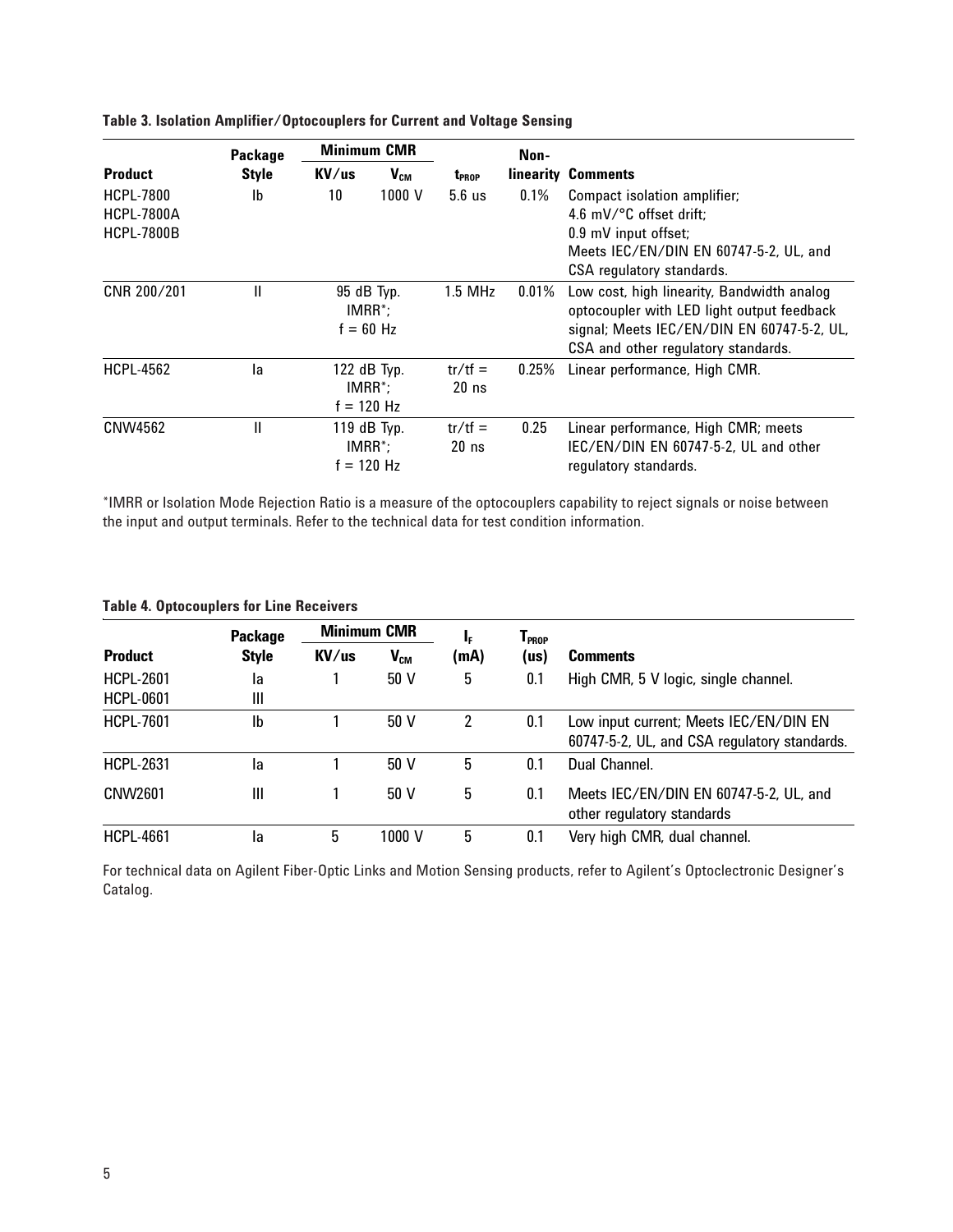|  | <b>Table 5. Optocoupler Package Style Information</b> |  |  |  |
|--|-------------------------------------------------------|--|--|--|
|--|-------------------------------------------------------|--|--|--|

| <b>Package Style</b>                                                                                                                                                                                                                                                                                                                                                                                                                                                                                                          | <b>Description</b>                       | <b>Creepage</b> | <b>Clearance</b> | <b>Regulatory Information</b>                                                                          |
|-------------------------------------------------------------------------------------------------------------------------------------------------------------------------------------------------------------------------------------------------------------------------------------------------------------------------------------------------------------------------------------------------------------------------------------------------------------------------------------------------------------------------------|------------------------------------------|-----------------|------------------|--------------------------------------------------------------------------------------------------------|
| la/lb<br>$\sqrt{1}$<br>$\overline{\mathcal{L}}$                                                                                                                                                                                                                                                                                                                                                                                                                                                                               | (la) 8-pin DIP                           | $8.0$ mm        | $0.1$ mm         | UL 1577, 3750/5000 Vac/1 min;<br>CSA 0-M1982                                                           |
| $\begin{array}{c}\n\begin{array}{c}\n\begin{array}{c}\n\diagup \\ \diagdown \\ \end{array}\n\end{array}\n\end{array}$<br>プ<br>$6 \frac{1}{r}$<br>$\overline{5}$                                                                                                                                                                                                                                                                                                                                                               | (lb) High Insulation 8.0 mm<br>8-pin DIP |                 | $0.5$ mm         | UL 1577, 3750/3750/5000 Vac/1 min.;<br>IEC/EN/DIN EN 60747-5-2<br>$(VIORM = 600 VRMS);$<br>CSA 0-M1982 |
| $\ensuremath{\mathsf{II}}$<br>$\begin{array}{c} \begin{array}{ c c c } \hline \multicolumn{1}{ c }{\multicolumn{1}{c }{\multicolumn{1}{c}}}{\multicolumn{1}{c}}\\ \hline \multicolumn{1}{ c }{\multicolumn{1}{c }{\multicolumn{1}{c}}}{\multicolumn{1}{c}}\\ \hline \multicolumn{1}{ c }{\multicolumn{1}{c}} & \multicolumn{1}{c}{\multicolumn{1}{c}}\\ \hline \multicolumn{1}{ c }{\multicolumn{1}{c}} & \multicolumn{1}{c}{\multicolumn{1}{c}}\\ \hline \multicolumn{1}{ c }{\multicolumn{1}{c}} & \mult$<br>$\overline{5}$ | <b>High Insulation</b><br>Wide Body      | $10.0$ mm       | $1.0 \text{ mm}$ | UL 5000 Vac/1 min.;<br>IEC/EN/DIN EN 60747-5-2<br>(VIORM = 1000 VRMS);                                 |
| $\blacksquare$<br>$8\Box$<br>$\Box$<br>$\Box$ 2<br>$7\Box$<br>$\Box$ 3<br>$6\Box$<br>$\Box$<br>$5\Box$                                                                                                                                                                                                                                                                                                                                                                                                                        | Small Outline<br><b>SOIC-8</b>           | $6.9$ mm        | $0.1$ mm         | UL 1577, 3750 Vac/1 min.                                                                               |
| IV<br>$\Box$<br>Г<br>$\left( \begin{array}{c} \end{array} \right)$<br>$\blacksquare$<br>$\blacksquare$<br>$\Box$                                                                                                                                                                                                                                                                                                                                                                                                              | 5-pin<br>Low Profile<br>Mini- Flat       | 6.9 mm          | $0.1$ mm         | UL 1577, 3750 Vac/1 min.pending                                                                        |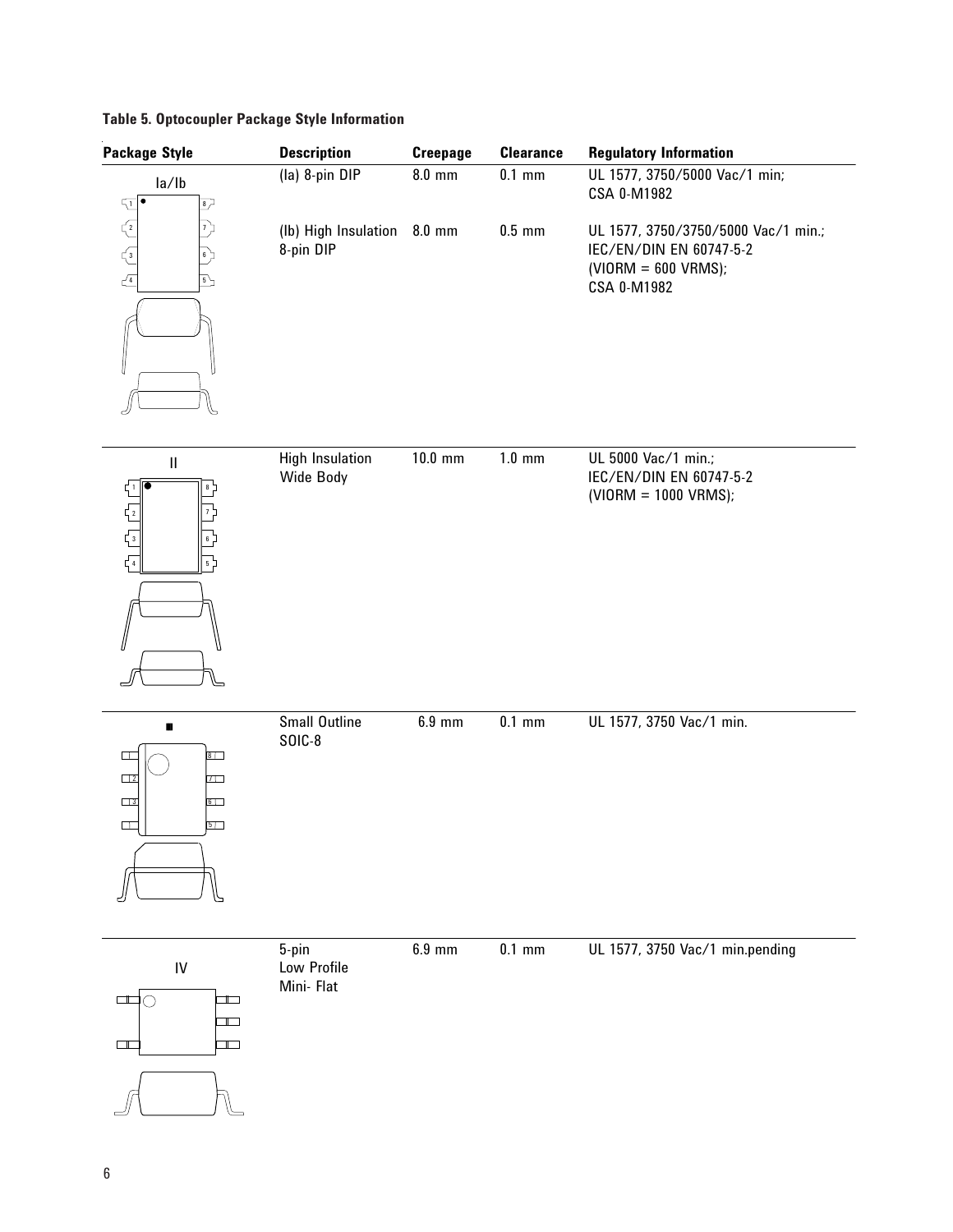

**Figure 1. Power Inverter.**



**Figure 2a. Isolated Drive Circuit with an HCPL-4503/4 Optocoupler and a Discrete Push-Pull Driver.**



**Figure 2b. Isolated Drive Circuit with an HCPL-3100/1 Integrated Gate Drive Optocoupler.**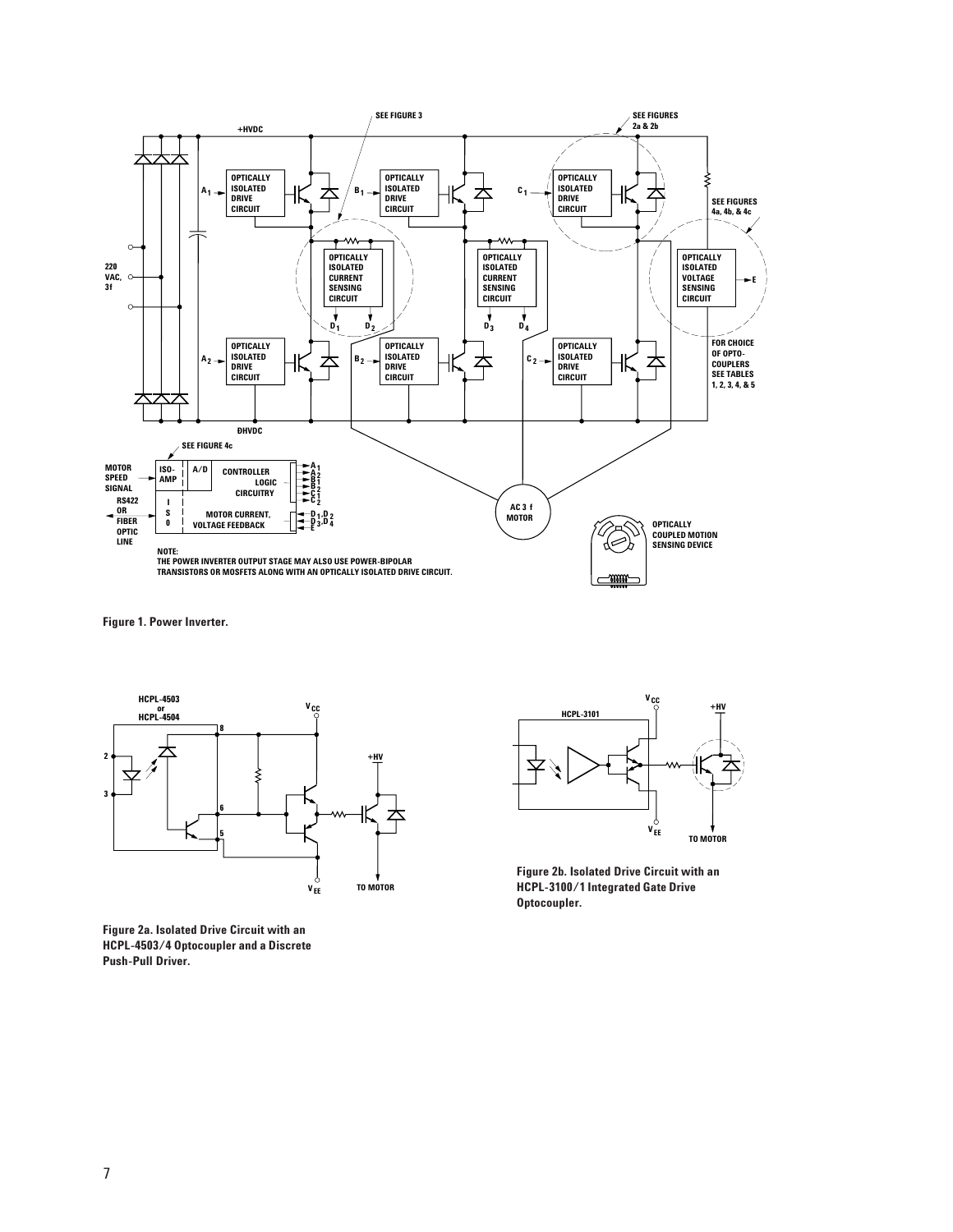

**Figure 3. Optically Isolated Current Sensing Cirucit with HCPL-7800 Isolation Amplifier.**



**Figure 4a. Optically Isolated Voltage Sensing Circuit with HCPL-7800 Isolation Amplifier.**



**Figure 4b. Optically Isolated Voltage Sensing Circuit with HCPL-4562 Linear Optocoupler.**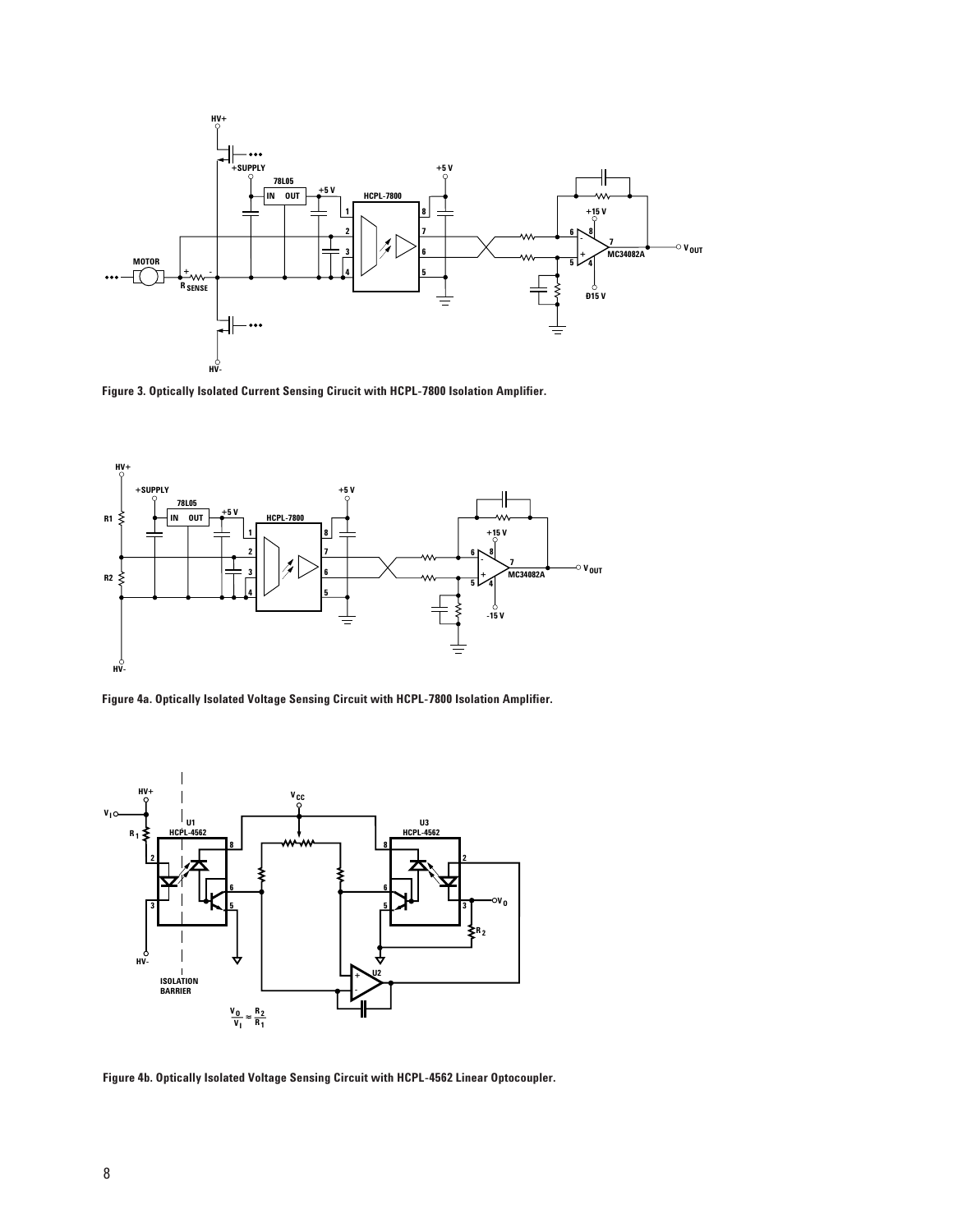

**Figure 4c. Magnitude/Sign Isolation Amplifier for High Voltage DC Supply Voltage/Current Sensing, and Motor Speed Control Isolation.**